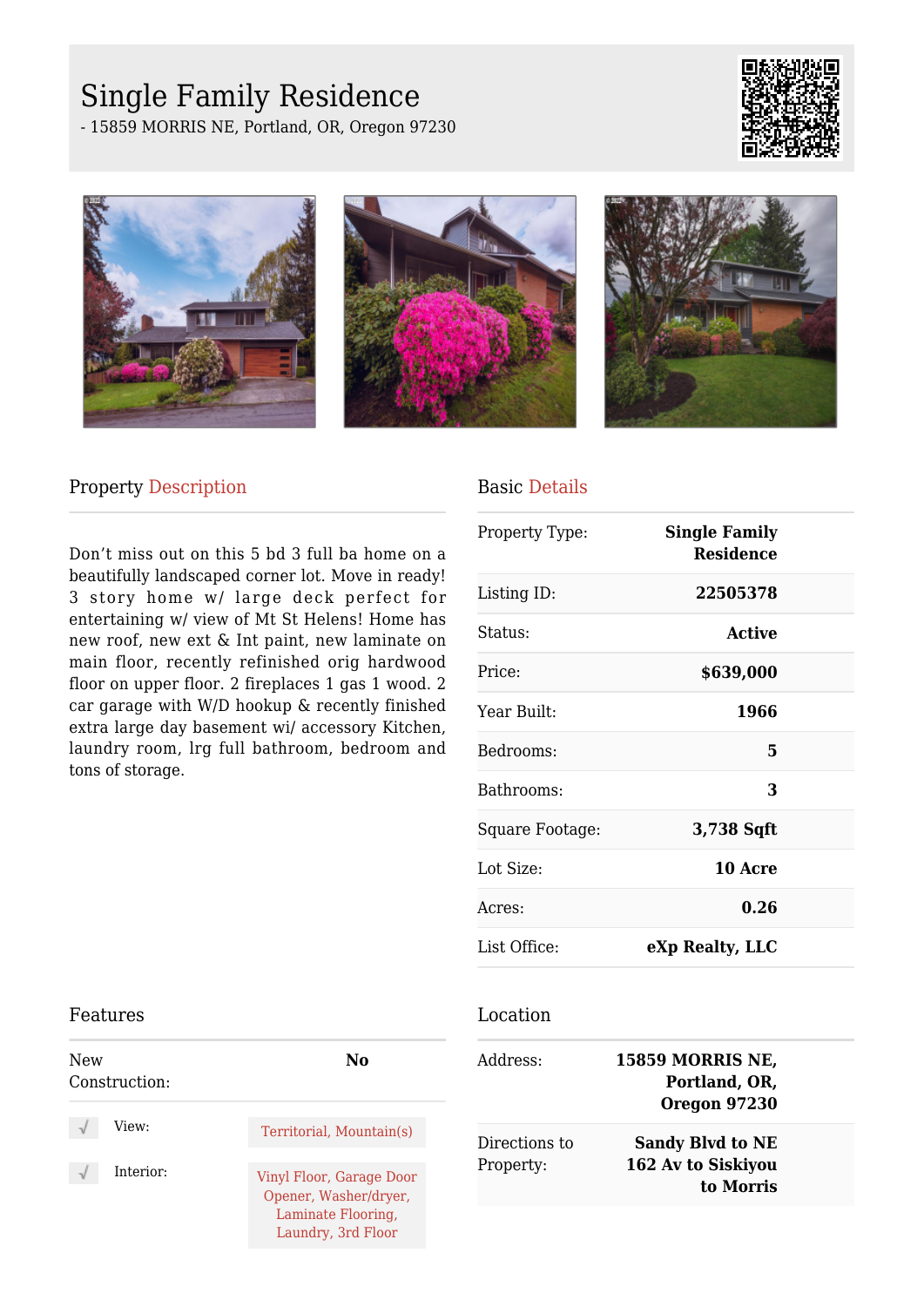|                                           | Kitchen:                  | Dishwasher, Disposal,<br>Built-in Oven, Range<br>Hood, Cooktop |
|-------------------------------------------|---------------------------|----------------------------------------------------------------|
|                                           | Basement:                 | Daylight                                                       |
|                                           | Fireplace:                | Gas, Wood Burning                                              |
|                                           | Windows:                  | <b>Aluminum Frames</b>                                         |
|                                           | Heat Type:                | Electricity, Gas                                               |
|                                           | Sewer:                    | <b>Public Sewer</b>                                            |
|                                           | Water Heater:             | Electricity                                                    |
|                                           | Home Style:               | Contemporary, Mid-<br>century Modern                           |
|                                           | Parking:                  | Driveway, On Street                                            |
|                                           | Garage Type:              | Attached                                                       |
| $\overline{\mathbf{2}}$<br>Garage Spaces: |                           |                                                                |
|                                           | <b>Exterior Features:</b> | Deck, Yard, Fenced, Patio                                      |
|                                           | Foundation:               | <b>Concrete Perimeter</b>                                      |
|                                           | Roof:                     | Composition                                                    |
|                                           | Siding Style:             | <b>Cement Siding</b>                                           |
|                                           | Approx Lot Sqft:          | 0 Sqft                                                         |
| Lot Desc:                                 |                           | <b>Sloped</b>                                                  |
|                                           | 55 Housing:               | No                                                             |
|                                           | Green Home:               | No                                                             |
| Road Surface:                             |                           | <b>Paved</b>                                                   |

## Agent Info



Tradition Real Estate Partners  $\mathcal{O}$  tradition<br>rep.com (503) 877-4653  $\boxtimes$  info@traditionrep.com